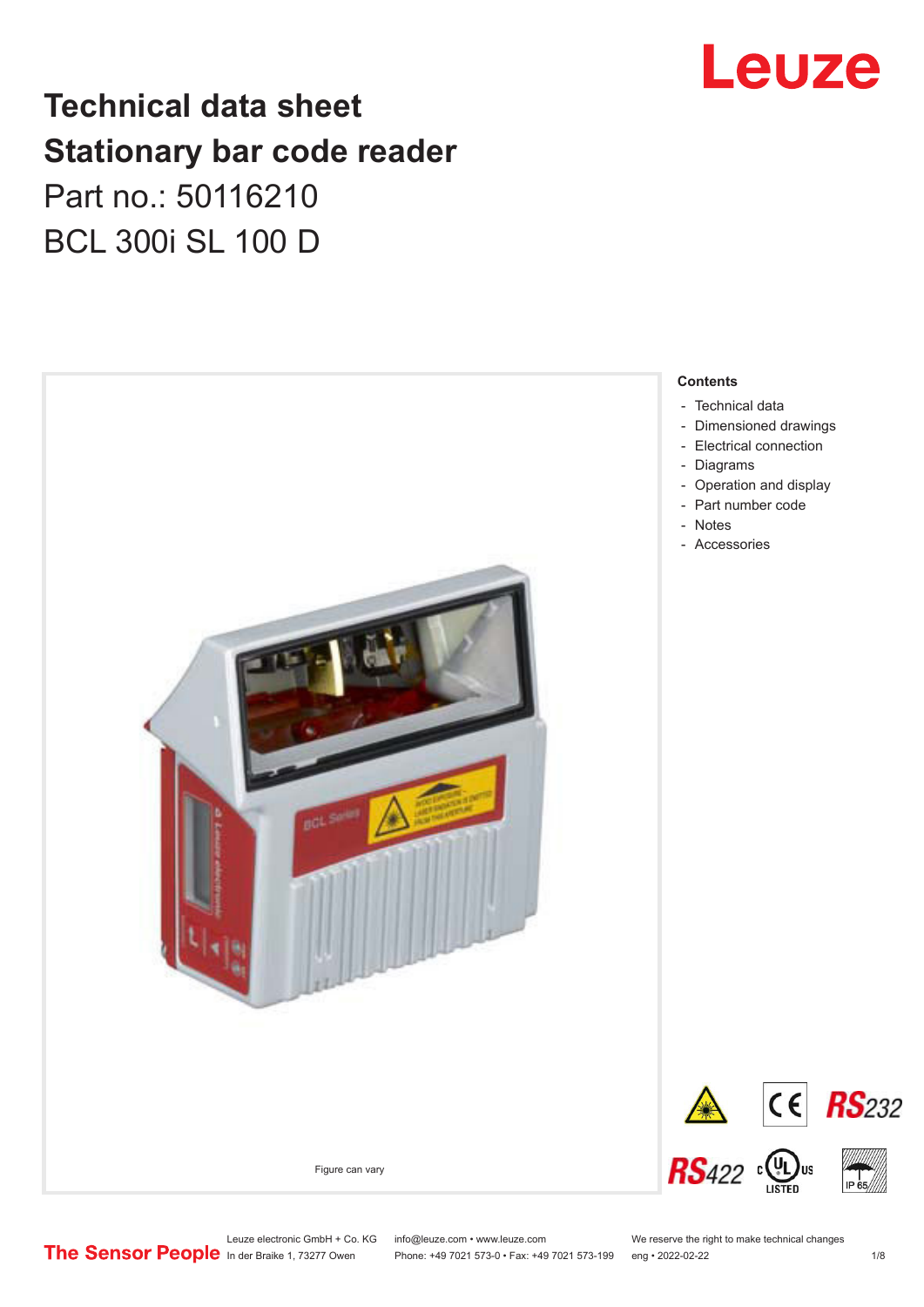#### <span id="page-1-0"></span>**Technical data**

#### **Basic data**

| Dasiy yata                                      |                                                                  |
|-------------------------------------------------|------------------------------------------------------------------|
| <b>Series</b>                                   | <b>BCL 300i</b>                                                  |
| <b>Functions</b>                                |                                                                  |
| <b>Functions</b>                                | Alignment mode                                                   |
|                                                 | AutoConfig                                                       |
|                                                 | AutoControl                                                      |
|                                                 | <b>AutoReflAct</b>                                               |
|                                                 | Code fragment technology                                         |
|                                                 | <b>LED</b> indicator                                             |
|                                                 | Reference code comparison                                        |
| <b>Characteristic parameters</b>                |                                                                  |
| <b>MTTF</b>                                     | 110 years                                                        |
|                                                 |                                                                  |
| <b>Read data</b>                                |                                                                  |
| Code types, readable                            | 2/5 Interleaved                                                  |
|                                                 | Codabar                                                          |
|                                                 | Code 128                                                         |
|                                                 | Code 39                                                          |
|                                                 | Code 93                                                          |
|                                                 | <b>EAN 8/13</b>                                                  |
|                                                 | GS1 Databar Expanded                                             |
|                                                 | <b>GS1 Databar Limited</b>                                       |
|                                                 | <b>GS1 Databar Omnidirectional</b>                               |
|                                                 | <b>UPC</b>                                                       |
| Scanning rate, typical                          | $1,000$ scans/s                                                  |
| Bar codes per reading gate, max.                | 64 Piece(s)                                                      |
| number                                          |                                                                  |
| <b>Optical data</b>                             |                                                                  |
|                                                 |                                                                  |
| <b>Reading distance</b>                         | 70  670 mm                                                       |
| <b>Light source</b>                             | Laser, Red                                                       |
| Wavelength                                      | 655 nm                                                           |
| Laser class                                     | 1, IEC/EN 60825-1:2014                                           |
| <b>Transmitted-signal shape</b>                 | Continuous                                                       |
| Usable opening angle (reading field<br>opening) | 60°                                                              |
| <b>Modulus size</b>                             | $0.350.8$ mm                                                     |
| <b>Reading method</b>                           | Line scanner with deflecting mirror                              |
| <b>Beam deflection</b>                          | By means of rotating polygon mirror<br>wheel + deflecting mirror |
| Light beam exit                                 | Lateral with deflecting mirror                                   |
| <b>Electrical data</b>                          |                                                                  |
| <b>Protective circuit</b>                       | Polarity reversal protection                                     |
|                                                 |                                                                  |
| Performance data                                |                                                                  |
| Supply voltage U <sub>R</sub>                   | 18  30 V, DC                                                     |
| Power consumption, max.                         | 4.5 W                                                            |
| Inputs/outputs selectable                       |                                                                  |

## **Output current, max.** 60 mA **Number of inputs/outputs selectable** 2 Piece(s) **Input current, max.** 8 mA

#### **Interface**

**Type** RS 232, RS 422

Leuze

| <b>RS 232</b>                          |                                            |
|----------------------------------------|--------------------------------------------|
| <b>Function</b>                        | Process                                    |
| <b>Transmission speed</b>              | 4,800  115,200 Bd                          |
| Data format                            | Adjustable                                 |
| <b>Start bit</b>                       | 1                                          |
| Data bit                               | 7,8                                        |
| Stop bit                               | 1.2                                        |
| <b>Parity</b>                          | Adjustable                                 |
| <b>Transmission protocol</b>           | <stx><data><cr><lf></lf></cr></data></stx> |
| Data encoding                          | <b>ASCII</b>                               |
|                                        |                                            |
| <b>RS 422</b>                          |                                            |
| <b>Function</b>                        | Process                                    |
| <b>Transmission speed</b>              | 4,800  115,200 Bd                          |
| Data format                            | Adjustable                                 |
| <b>Start bit</b>                       | 1                                          |
| Data bit                               | 7, 8 data bits                             |
| Stop bit                               | 1, 2 stop bits                             |
| <b>Transmission protocol</b>           | Adjustable                                 |
| Data encoding                          | <b>ASCII</b>                               |
| <b>Service interface</b>               |                                            |
| Type                                   | <b>USB 2.0</b>                             |
|                                        |                                            |
| <b>USB</b>                             |                                            |
| <b>Function</b>                        | Configuration via software                 |
|                                        |                                            |
| <b>Connection</b>                      |                                            |
| <b>Number of connections</b>           | 1 Piece(s)                                 |
|                                        |                                            |
| <b>Connection 1</b><br><b>Function</b> | <b>BUS OUT</b>                             |
|                                        | Connection to device                       |
|                                        | Data interface                             |
|                                        | PWR / SW IN / OUT                          |
|                                        | Service interface                          |
| <b>Type of connection</b>              | Plug connector, It is essential to use a   |
|                                        | connection unit when commissioning the     |
|                                        | device.                                    |
| No. of pins                            | 32 -pin                                    |
| <b>Type</b>                            | Male                                       |
| <b>Mechanical data</b>                 |                                            |
| Design                                 | Cubic                                      |
| Dimension (W x H x L)                  | 103 mm x 44 mm x 96 mm                     |
| <b>Housing material</b>                | Metal                                      |
| <b>Metal housing</b>                   | Diecast aluminum                           |
| Lens cover material                    | Glass                                      |
| Net weight                             | 350 <sub>g</sub>                           |
| <b>Housing color</b>                   | Red                                        |
|                                        | Silver                                     |
| <b>Type of fastening</b>               | Dovetail grooves                           |
|                                        | Fastening on back                          |
|                                        | Via optional mounting device               |
|                                        |                                            |
| <b>Operation and display</b>           |                                            |
| Type of display                        | LED                                        |
|                                        | Monochromatic graphic display, 128 x 32    |
| <b>Number of LEDs</b>                  | pixels<br>2 Piece(s)                       |
| Type of configuration                  | Via web browser                            |
|                                        |                                            |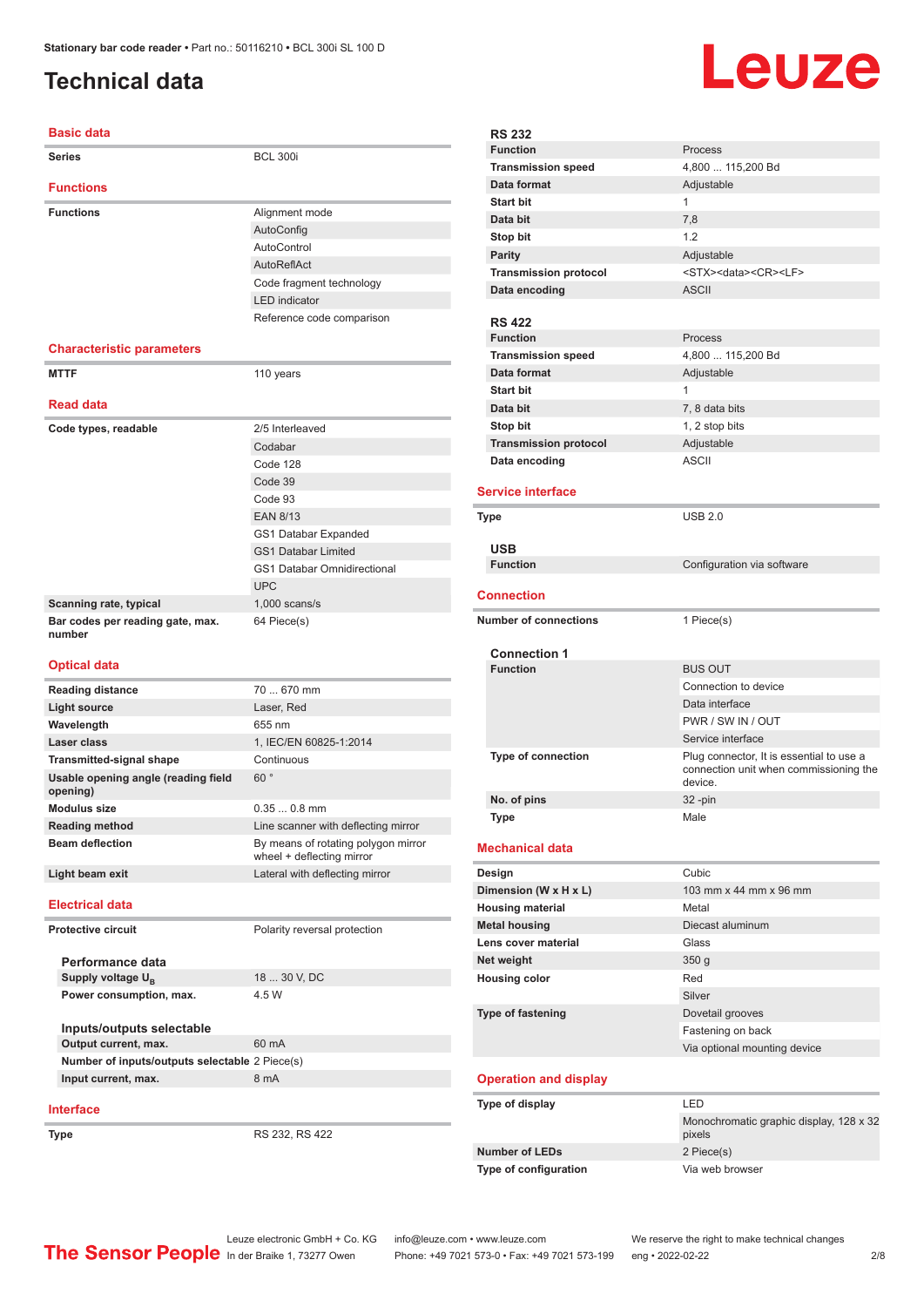### <span id="page-2-0"></span>**Technical data**

# Leuze

#### **Environmental data**

| Ambient temperature, operation     | $0 \dots 40$ °C |
|------------------------------------|-----------------|
| Ambient temperature, storage       | $-20$ 70 °C     |
| Relative humidity (non-condensing) | $090\%$         |

#### **Certifications**

| Degree of protection                                               | IP 65                    |
|--------------------------------------------------------------------|--------------------------|
| <b>Protection class</b>                                            | Ш                        |
| <b>Certifications</b>                                              | c UL US                  |
| Test procedure for EMC in accordance EN 55022                      |                          |
| with standard                                                      | EN 61000-4-2, -3, -4, -6 |
| Test procedure for shock in<br>accordance with standard            | IEC 60068-2-27, test Ea  |
| Test procedure for continuous shock<br>in accordance with standard | IEC 60068-2-29, test Eb  |
| Test procedure for vibration in<br>accordance with standard        | IEC 60068-2-6, test Fc   |

#### **Classification**

| <b>Customs tariff number</b> | 84719000 |
|------------------------------|----------|
| <b>ECLASS 5.1.4</b>          | 27280102 |
| <b>ECLASS 8.0</b>            | 27280102 |
| <b>ECLASS 9.0</b>            | 27280102 |
| ECLASS 10.0                  | 27280102 |
| <b>ECLASS 11.0</b>           | 27280102 |
| ECLASS 12.0                  | 27280102 |
| <b>ETIM 5.0</b>              | EC002550 |
| <b>ETIM 6.0</b>              | EC002550 |
| <b>ETIM 7.0</b>              | EC002550 |
|                              |          |

### **Dimensioned drawings**

All dimensions in millimeters



A Optical axis

 $\overline{8}$ 

- B Deflection angle of the laser beam: ± 30 °
- C M4 thread (5 deep)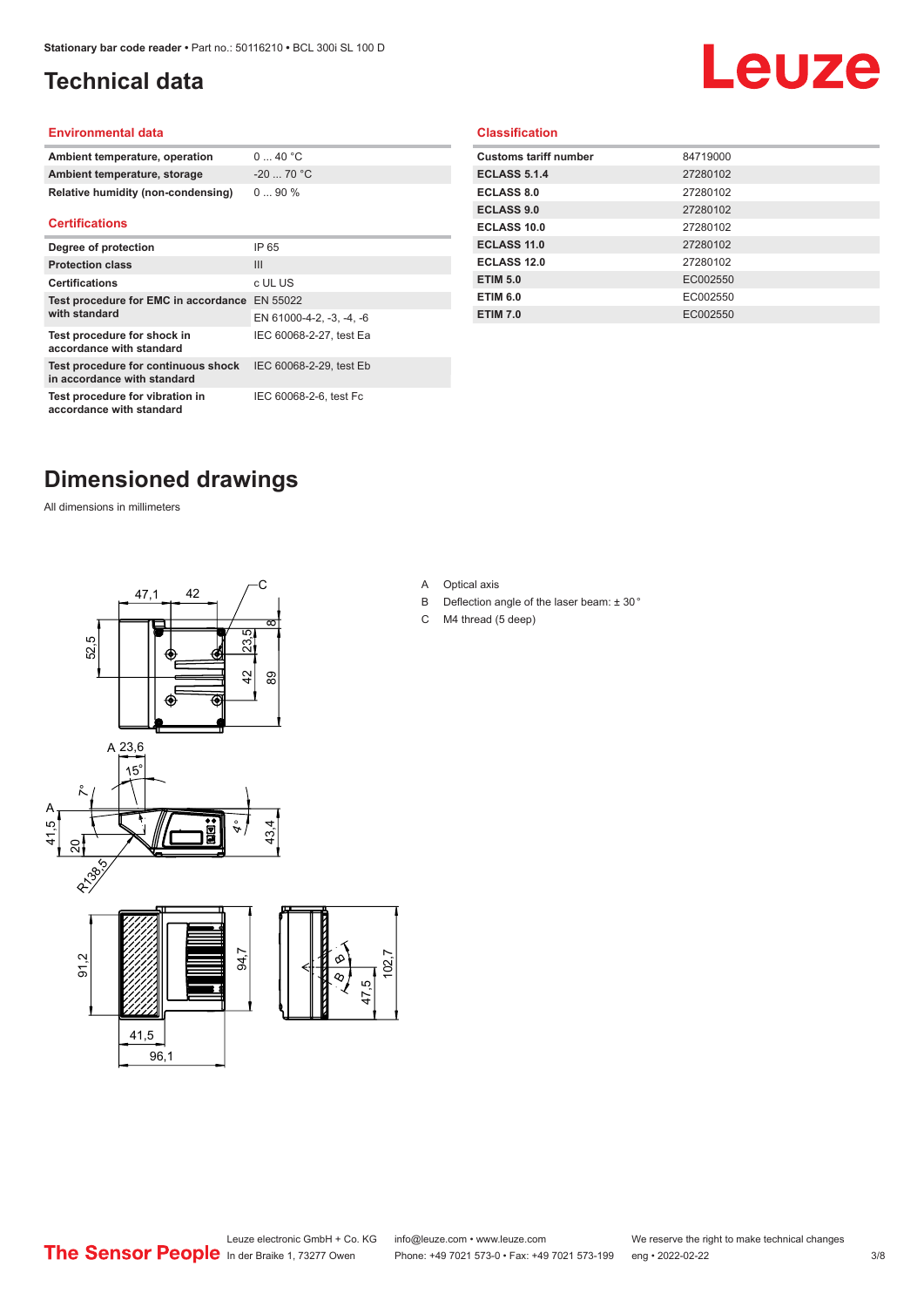#### <span id="page-3-0"></span>**Electrical connection**

## Leuze

#### **Connection 1**

| <b>Function</b>           | <b>BUS OUT</b>                                                             |
|---------------------------|----------------------------------------------------------------------------|
|                           | Connection to device                                                       |
|                           | Data interface                                                             |
|                           | PWR / SW IN / OUT                                                          |
|                           | Service interface                                                          |
| <b>Type of connection</b> | Plug connector                                                             |
| Type of connection        | It is essential to use a connection unit when<br>commissioning the device. |
| No. of pins               | $32 - pin$                                                                 |
| <b>Type</b>               | Male                                                                       |

#### **Diagrams**

#### Reading field curve



x Reading field distance [mm]

y Reading field width [mm]

### **Operation and display**

| <b>LED</b> |  | <b>Display</b>                        | <b>Meaning</b>                  |
|------------|--|---------------------------------------|---------------------------------|
| <b>PWR</b> |  | Green, flashing                       | Device ok, initialization phase |
|            |  | Green, continuous light               | Device OK                       |
|            |  | Green, briefly off - on               | Reading successful              |
|            |  | green, briefly off - briefly red - on | Reading not successful          |
|            |  | Orange, continuous light              | Service mode                    |
|            |  | Red, flashing                         | Device OK, warning set          |
|            |  | Red, continuous light                 | Error, device error             |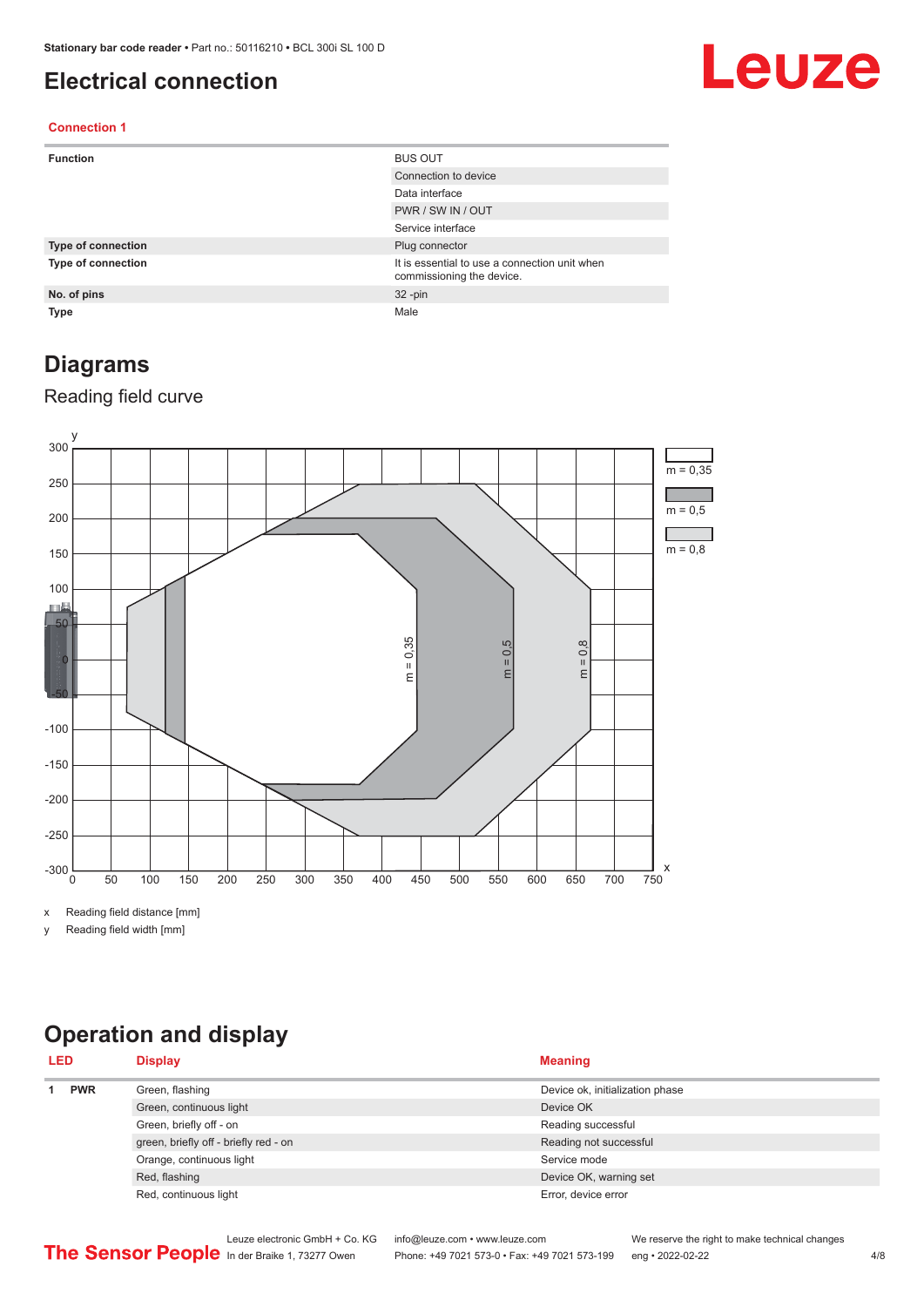#### <span id="page-4-0"></span>**Operation and display**

| <b>LED</b> |  | <b>Display</b>          | <b>Meaning</b>      |
|------------|--|-------------------------|---------------------|
| 2 BUS      |  | Green, flashing         | Initialization      |
|            |  | Green, continuous light | Bus operation ok    |
|            |  | Red, flashing           | Communication error |
|            |  | Red, continuous light   | Bus error           |

#### **Part number code**

Part designation: **BCL XXXX YYZ AAA BB CCCC**

| <b>BCL</b>  | <b>Operating principle</b><br>BCL: bar code reader                                                                                                                                                                                       |
|-------------|------------------------------------------------------------------------------------------------------------------------------------------------------------------------------------------------------------------------------------------|
| <b>XXXX</b> | Series/interface (integrated fieldbus technology)<br>300i: RS 232 / RS 422 (stand-alone)<br>301i: RS 485 (multiNet slave)<br>304i: PROFIBUS DP<br>308i: EtherNet TCP/IP, UDP<br>338i: EtherCAT<br>348i: PROFINET RT<br>358i: EtherNet/IP |
| YY          | <b>Scanning principle</b><br>S: line scanner (single line)<br>R1: line scanner (raster)<br>O: oscillating-mirror scanner (oscillating mirror)                                                                                            |
| z           | <b>Optics</b><br>N: High Density (close)<br>M: Medium Density (medium distance)<br>F: Low Density (remote)<br>L: Long Range (very large distances)<br>J: ink-jet (depending on the application)                                          |
| <b>AAA</b>  | <b>Beam exit</b><br>100: lateral<br>102: front                                                                                                                                                                                           |
| <b>BB</b>   | <b>Special equipment</b><br>D: With display<br>H: With heating<br>DH: optionally with display and heating<br>P: plastic exit window                                                                                                      |
| CCCC        | <b>Functions</b><br>F007: optimized process data structure                                                                                                                                                                               |
| <b>Note</b> |                                                                                                                                                                                                                                          |
|             | $\&$ A list with all available device types can be found on the Leuze website at www.leuze.com.                                                                                                                                          |

#### **Notes**

| Observe intended use!                                                                                                                                                                                                           |
|---------------------------------------------------------------------------------------------------------------------------------------------------------------------------------------------------------------------------------|
| $\%$ This product is not a safety sensor and is not intended as personnel protection.<br>₹ The product may only be put into operation by competent persons.<br>$\phi$ Only use the product in accordance with its intended use. |

**Leuze**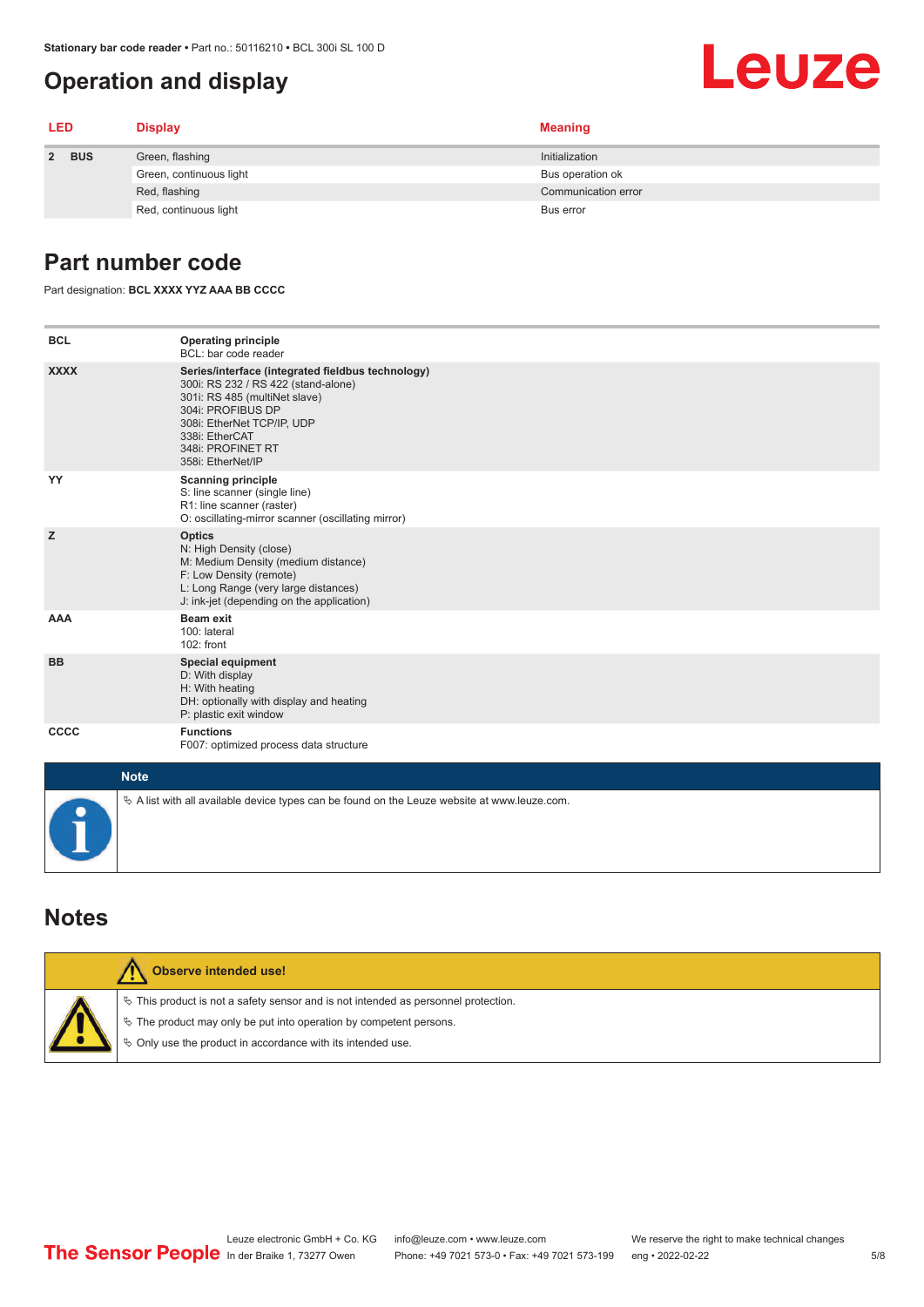#### <span id="page-5-0"></span>**Notes**

| <b>ATTENTION! LASER RADIATION - CLASS 1 LASER PRODUCT</b>                                                                                                                                                                                                                                                                                                                                                                                                                                                                                                   |
|-------------------------------------------------------------------------------------------------------------------------------------------------------------------------------------------------------------------------------------------------------------------------------------------------------------------------------------------------------------------------------------------------------------------------------------------------------------------------------------------------------------------------------------------------------------|
| The device satisfies the requirements of IEC/EN 60825-1:2014 safety regulations for a product of laser class 1 and complies with 21 CFR 1040.10 except<br>for conformance with IEC 60825-1 Ed. 3., as described in Laser Notice No. 56, dated May 8, 2019.<br>$\&$ Observe the applicable statutory and local laser protection regulations.<br>$\%$ The device must not be tampered with and must not be changed in any way.<br>There are no user-serviceable parts inside the device.<br>Repairs must only be performed by Leuze electronic GmbH + Co. KG. |

#### **Accessories**

### Connection technology - Connection unit

| Part no. | <b>Designation</b> | <b>Article</b>             | <b>Description</b>                                                                  |
|----------|--------------------|----------------------------|-------------------------------------------------------------------------------------|
| 50114369 | MA 100             | Modular connection<br>unit | Interface: RS 232, RS 485<br>Connections: 1 Piece(s)<br>Degree of protection: IP 54 |

### Connection technology - Connection cables

|         | Part no. | <b>Designation</b>     | <b>Article</b>   | <b>Description</b>                                                                                                                                         |
|---------|----------|------------------------|------------------|------------------------------------------------------------------------------------------------------------------------------------------------------------|
| §<br>WL | 50132079 | KD U-M12-5A-V1-<br>050 | Connection cable | Connection 1: Connector, M12, Axial, Female, A-coded, 5-pin<br>Connection 2: Open end<br>Shielded: No<br>Cable length: 5,000 mm<br>Sheathing material: PVC |

### Connection technology - Interconnection cables

|                                     | Part no.   | <b>Designation</b>             | <b>Article</b>        | <b>Description</b>                                                                                                                                                                               |
|-------------------------------------|------------|--------------------------------|-----------------------|--------------------------------------------------------------------------------------------------------------------------------------------------------------------------------------------------|
|                                     | 50114571 * | KB 301-3000                    | Interconnection cable | Suitable for interface: RS 232, RS 422, RS 485<br>Connection 1: Socket connector<br>Connection 2: JST ZHR, 10 -pin, 6 -pin<br>Shielded: Yes<br>Cable length: 3,000 mm<br>Sheathing material: PVC |
| e<br>$\mathrm{e}^{\mathrm{e}}$<br>Ħ | 50117011   | <b>KB USB A - USB</b><br>miniB | Service line          | Suitable for interface: USB<br>Connection 1: USB<br>Connection 2: USB<br>Shielded: Yes<br>Cable length: 1,500 mm<br>Sheathing material: PVC                                                      |

\* Necessary accessories, please order separately

Leuze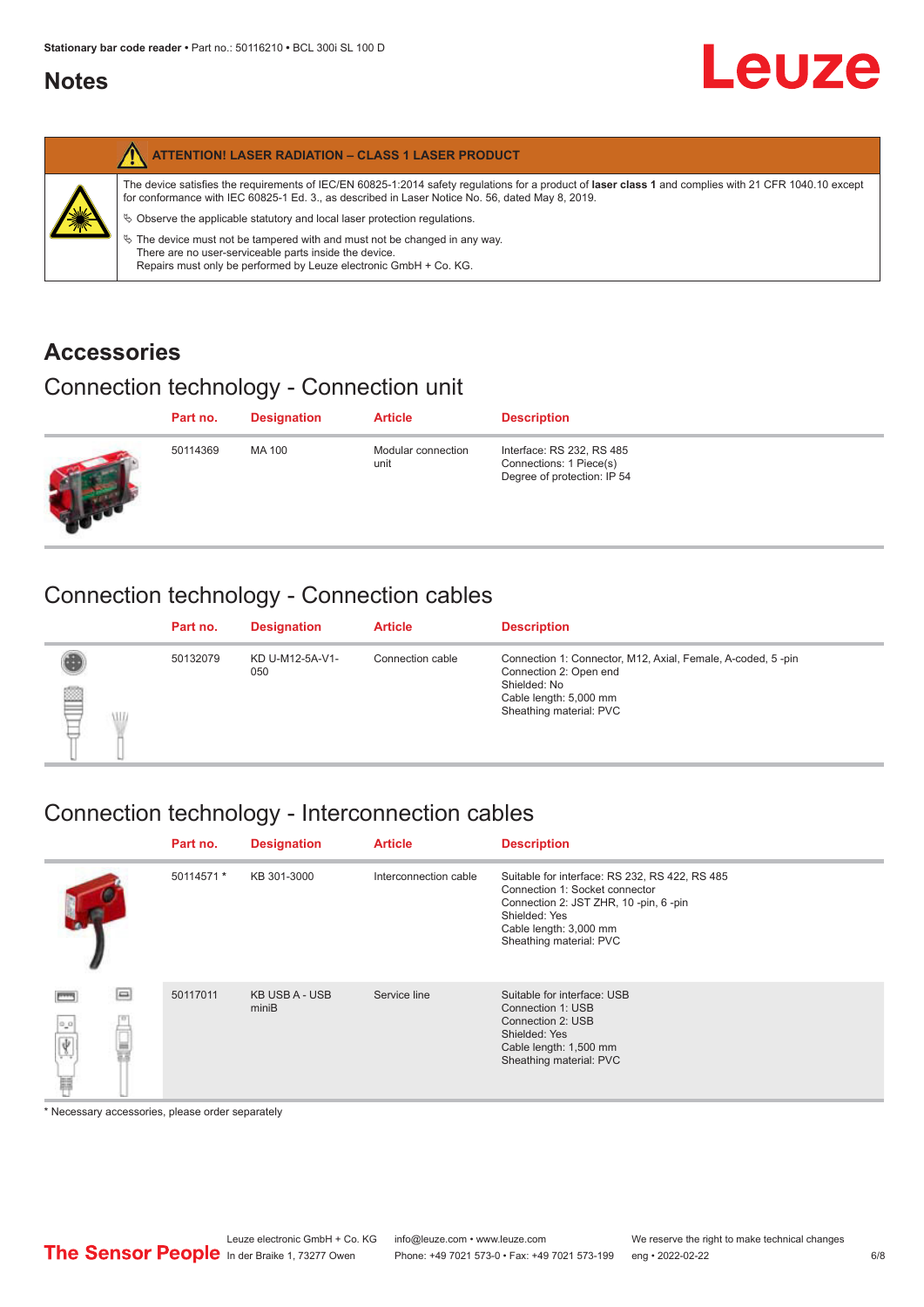#### **Accessories**

## Leuze

### Connection technology - Connection boxes

| Part no.   | <b>Designation</b> | <b>Article</b>  | <b>Description</b>                                                                                                                    |
|------------|--------------------|-----------------|---------------------------------------------------------------------------------------------------------------------------------------|
| 50116463 * | MK 300             | Connection unit | Suitable for: BCL 300i, BPS 300i<br>Suitable for interface: RS 232<br>Number of connections: 3 Piece(s)<br>Connection: Terminal       |
| 50116468 * | <b>MS 300</b>      | Connection unit | Suitable for: BCL 300i, BPS 300i<br>Suitable for interface: RS 232<br>Number of connections: 3 Piece(s)<br>Connection: Connector, M12 |

\* Necessary accessories, please order separately

#### Mounting technology - Mounting brackets

|             | Part no. | <b>Designation</b> | <b>Article</b>  | <b>Description</b>                                                                                                                                                                            |
|-------------|----------|--------------------|-----------------|-----------------------------------------------------------------------------------------------------------------------------------------------------------------------------------------------|
| $\sim$<br>× | 50121433 | BT 300 W           | Mounting device | Design of mounting device: Angle, L-shape<br>Fastening, at system: Through-hole mounting<br>Mounting bracket, at device: Screw type<br>Type of mounting device: Adjustable<br>Material: Metal |

#### Mounting technology - Rod mounts

| Part no. | <b>Designation</b> | <b>Article</b>  | <b>Description</b>                                                                                                                                                                                                                                                |
|----------|--------------------|-----------------|-------------------------------------------------------------------------------------------------------------------------------------------------------------------------------------------------------------------------------------------------------------------|
| 50121435 | $BT 56 - 1$        | Mounting device | Functions: Static applications<br>Design of mounting device: Mounting system<br>Fastening, at system: For 12 mm rod, For 14 mm rod, For 16 mm rod<br>Mounting bracket, at device: Clampable<br>Material: Metal<br>Tightening torque of the clamping jaws: $8 N·m$ |

#### Mounting technology - Other

| Part no. | <b>Designation</b> | <b>Article</b>  | <b>Description</b>                                                                                                                                 |
|----------|--------------------|-----------------|----------------------------------------------------------------------------------------------------------------------------------------------------|
| 50124941 | BTU 0300M-W        | Mounting device | Fastening, at system: Through-hole mounting<br>Mounting bracket, at device: Clampable, Groove mounting, Suited for M4<br>screws<br>Material: Metal |